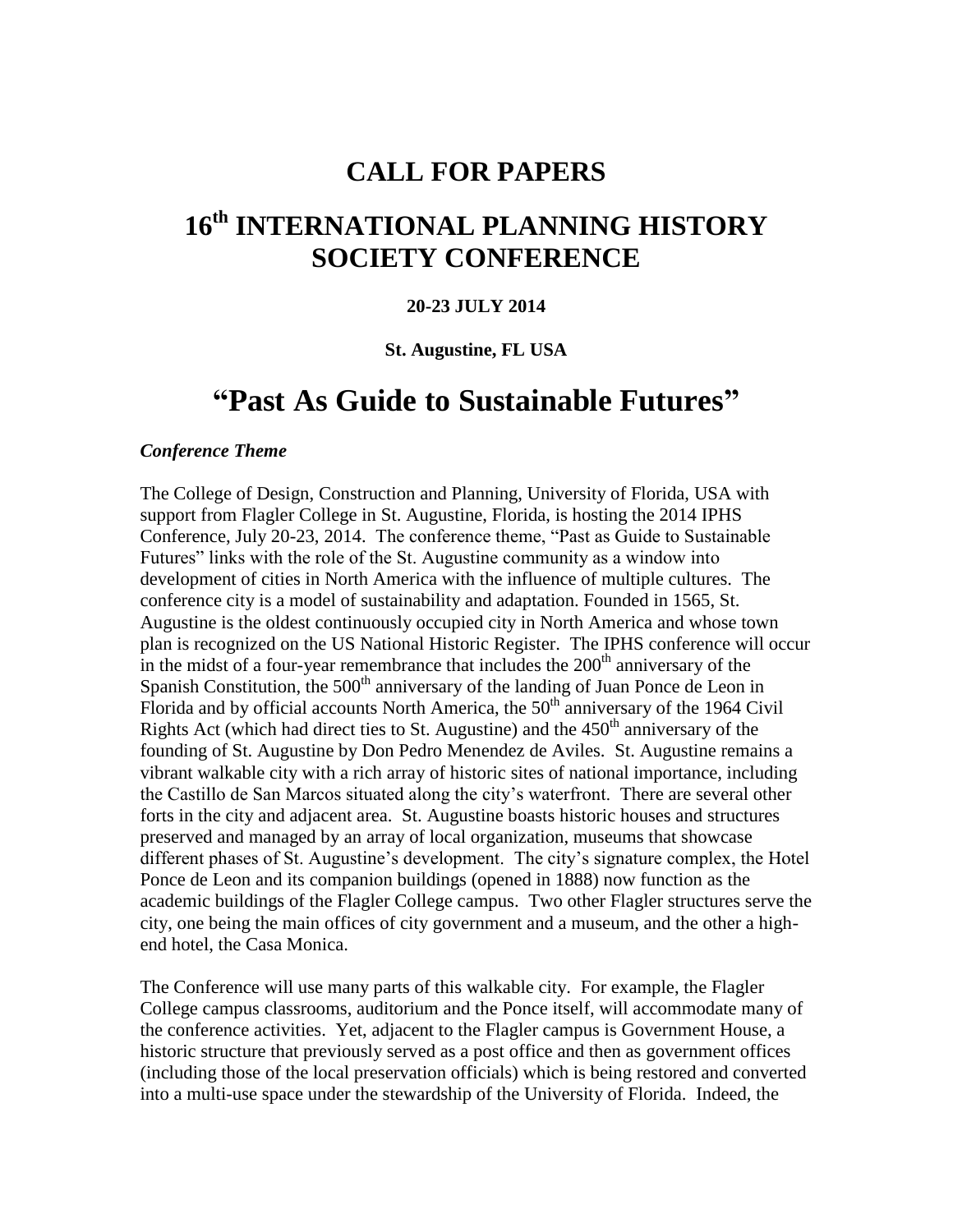University of Florida, in partnership with the City of St. Augustine, is engaged in improvements and management of more than thirty historic and re-production structures within the main historic core of St. Augustine. The intent of the conference is to embed participants, even for their short stay, in the life of this historic walkable city. The College of Design, Construction and Planning, University of Florida, USA with support from Flagler College in St. Augustine, Florida, is hosting the 2014 IPHS Conference, July 20-23, 2014. The conference theme, "Past as Guide to Sustainable Futures" links with the role of the St. Augustine community as a window into development of cities in North America with the influence of multiple cultures. The conference city is a model of sustainability and adaptation. Founded in 1565, St. Augustine is the oldest continuously occupied city in North America and whose town plan is recognized on the US National Historic Register. The IPHS conference will occur in the midst of a four-year remembrance that includes the  $200<sup>th</sup>$  anniversary of the Spanish Constitution, the  $500<sup>th</sup>$  anniversary of the landing of Juan Ponce de Leon in Florida and by official accounts North America, the  $50<sup>th</sup>$  anniversary of the 1964 Civil Rights Act (which had direct ties to St. Augustine) and the  $450<sup>th</sup>$  anniversary of the founding of St. Augustine by Don Pedro Menendez de Aviles. St. Augustine remains a vibrant walkable city with a rich array of historic sites of national importance, including the Castillo de San Marcos situated along the city's waterfront. There are several other forts in the city and adjacent area. St. Augustine boasts historic houses and structures preserved and managed by an array of local organization, museums that showcase different phases of St. Augustine's development. The city's signature complex, the Hotel Ponce de Leon and its companion buildings (opened in 1888) now function as the academic buildings of the Flagler College campus. Two other Flagler structures serve the city, one being the main offices of city government and a museum, and the other a highend hotel, the Casa Monica.

## **Paper proposals**

Proposals are invited on this theme in divergent places, at different scales, and varied contexts. Proposals will preferably address one or more of the following sub-themes:

- studies of iconic private and public plans
- conflict and complementarity in private and public planning
- constructing meanings of public and private
- locating power and decision-making
- the role of individuals and institutions
- the outcomes of various kinds of planning models
- revisionist and alternative planning histories
- commodification of planning
- private interests and the public realm

Of course, the IPHS conference organizers welcome proposals that cover the full breadth of planning history.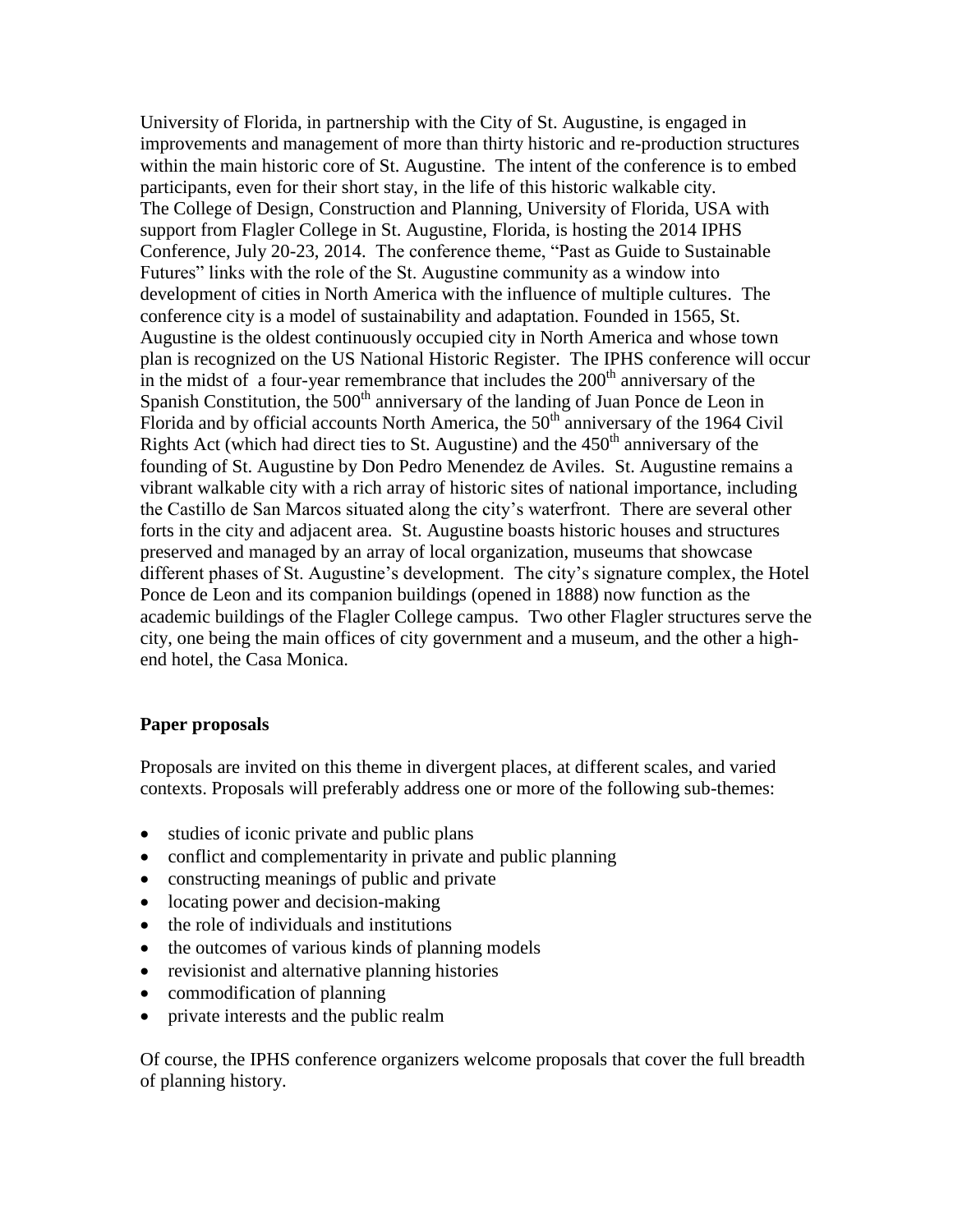#### *Co-Host and Organizers:*

University of Florida - Christopher Silver, Professor, Department of Urban and Regional Planning, and Dean, College of Design, Construction and Planning

Flagler College – Leslee Keyes, Instructor in History; Director of Community Outreach for Public History Department of Humanities; Director of Special Projects Office of Institutional Advancement; Research Associate Historic St. Augustine Research Institute

### *Conference Venue and Timing*

### *Conference Tours:*

An array of tours will be available to conference participants, scheduled both for July 10 (Thursday afternoon) and July 11 (Friday morning) and Sunday (July  $13<sup>th</sup>$ ). It is likely that some will precede the opening conference sessions on Friday but updated information will be forthcoming on the tour and sessions schedules.

### *Submission Process:*

Single paper proposals, pre-organized session, discussion-focused roundtables, and other modes of presentation are invited.

All proposal abstracts will be refereed by the program committee.

All accepted abstracts and those full papers that go through a refereeing process (discussed below) will be included in the conference proceedings (available on CD through conference registration).

Proposals should be prepared in the form of an abstract of no more than 500 words exclusive of references. Links between the paper and proposed conference sub theme(s) should be indicated if possible.

A short biographical statement (500 words) or an abbreviated cv needs to be submitted with the abstract, including full contact information (email, phone and fax).

Proposals should be submitted via email. Fax or mail should be used only as a last resort (if reliable email is not available). Use of email for abstract, biosketch and paper submission will aid in preparation of the conference proceedings in a timely manner. Abstracts and biosketches/cvs may be submitted as a PDF. Papers submitted for consideration in the refereed proceedings will need to be in Word or a software that allows editing.

Send proposals to: **[iphs2014@dcp.ufl.edu](mailto:iphs2014@dcp.ufl.edu)**